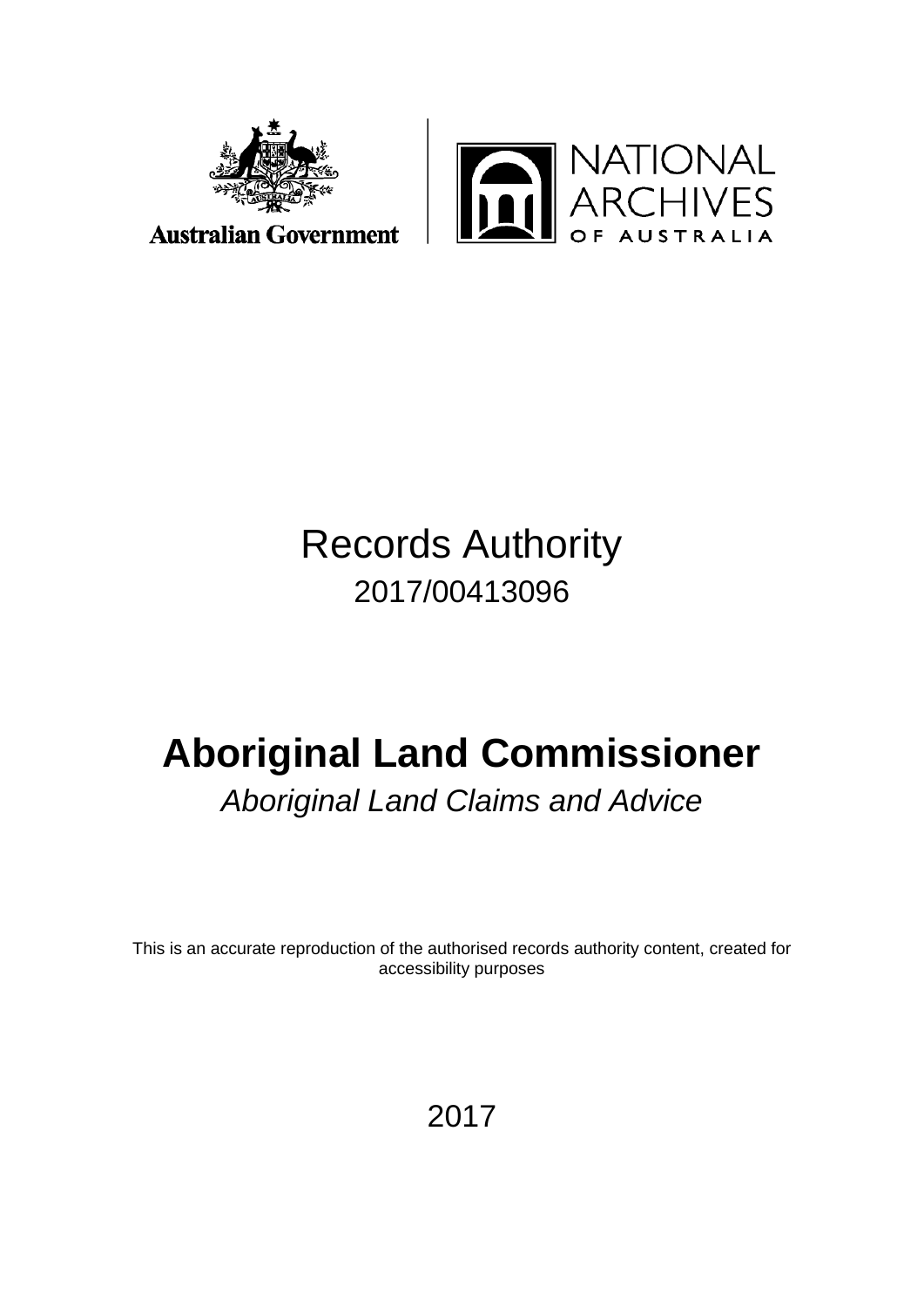

© Commonwealth of Australia (National Archives of Australia) 2017

### **Copyright**

This product, excluding the National Archives of Australia logo, Commonwealth Coat of Arms or registered trademark, has been licensed under a Creative Commons Attribution-Non-Commercial (CC-BY-NC) Version 4.0 International Licence. You may share, copy, redistribute, remix, transform and build upon this work for non-commercial purposes only. However, you must attribute the National Archives of Australia as the copyright holder of the original work, include the attribution as set out below and indicate if changes were made. The full terms and conditions of this licence are available at [www.creativecommons.org.](http://www.creativecommons.org/)

#### **Attribution**

This records authority is licenced by the Commonwealth of Australia (National Archives of Australia) under a Creative Commons Attribution-Non-Commercial (CC-BY-NC) Version 4.0 International Licence. The original version can be found [on our website.](http://www.naa.gov.au/)

#### **Accessibility**

This is an accurate reproduction of the authorised records authority content, created for accessibility purposes.

#### **Contact Us**

Enquiries relating to copyright or accessibility should be made through the [Agency Service](http://reftracker.naa.gov.au/reft000.aspx?pmi=jpGkKEm4vT)  [Centre.](http://reftracker.naa.gov.au/reft000.aspx?pmi=jpGkKEm4vT)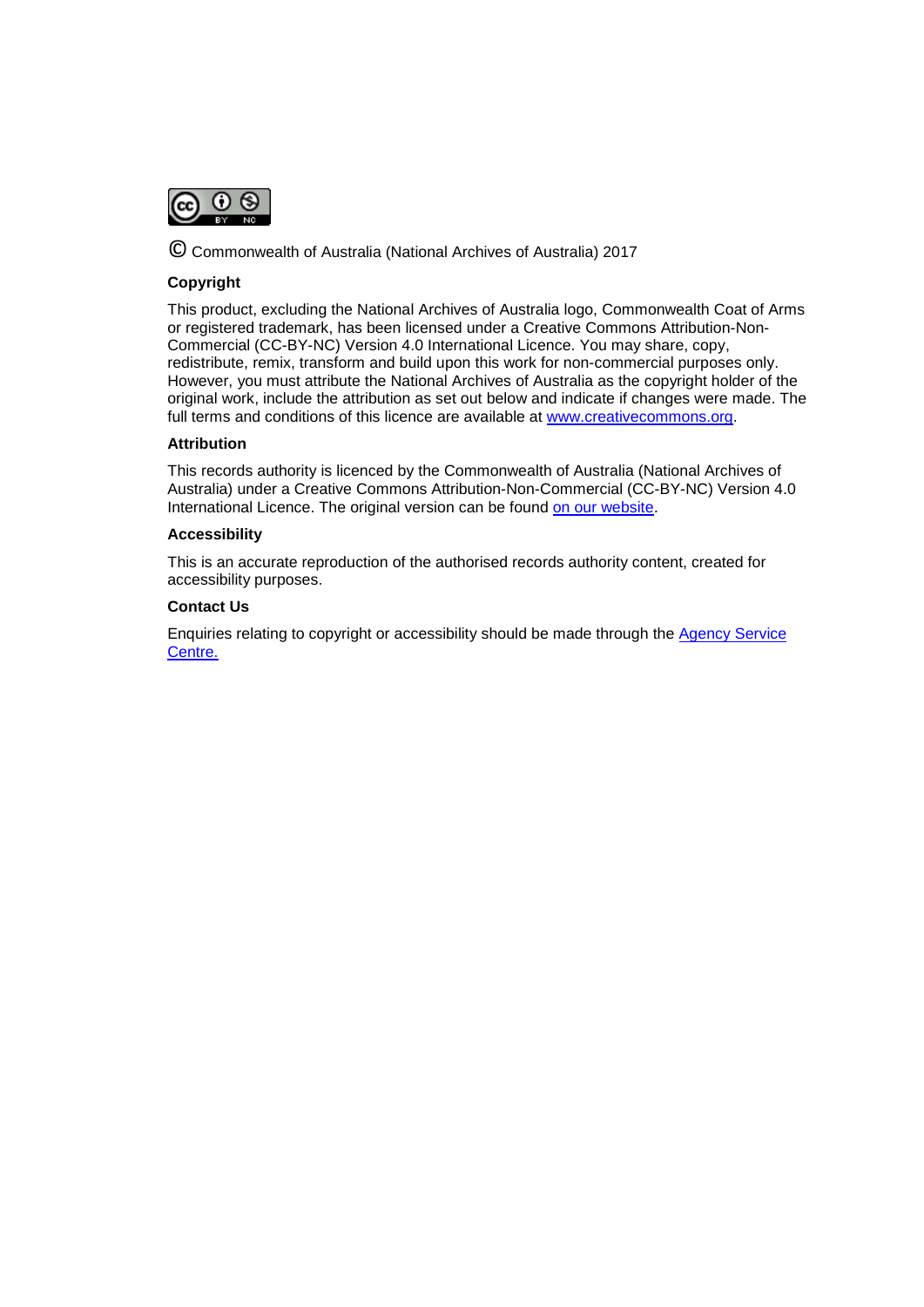## **CONTENTS**

| <b>INTRODUCTION</b>                      |   |
|------------------------------------------|---|
| <b>APPLICATION OF THIS AUTHORITY</b>     | 3 |
| <b>CONTACT INFORMATION</b>               | 4 |
| <b>AUTHORISATION</b>                     | 5 |
| <b>ABORIGINAL LAND CLAIMS AND ADVICE</b> | 6 |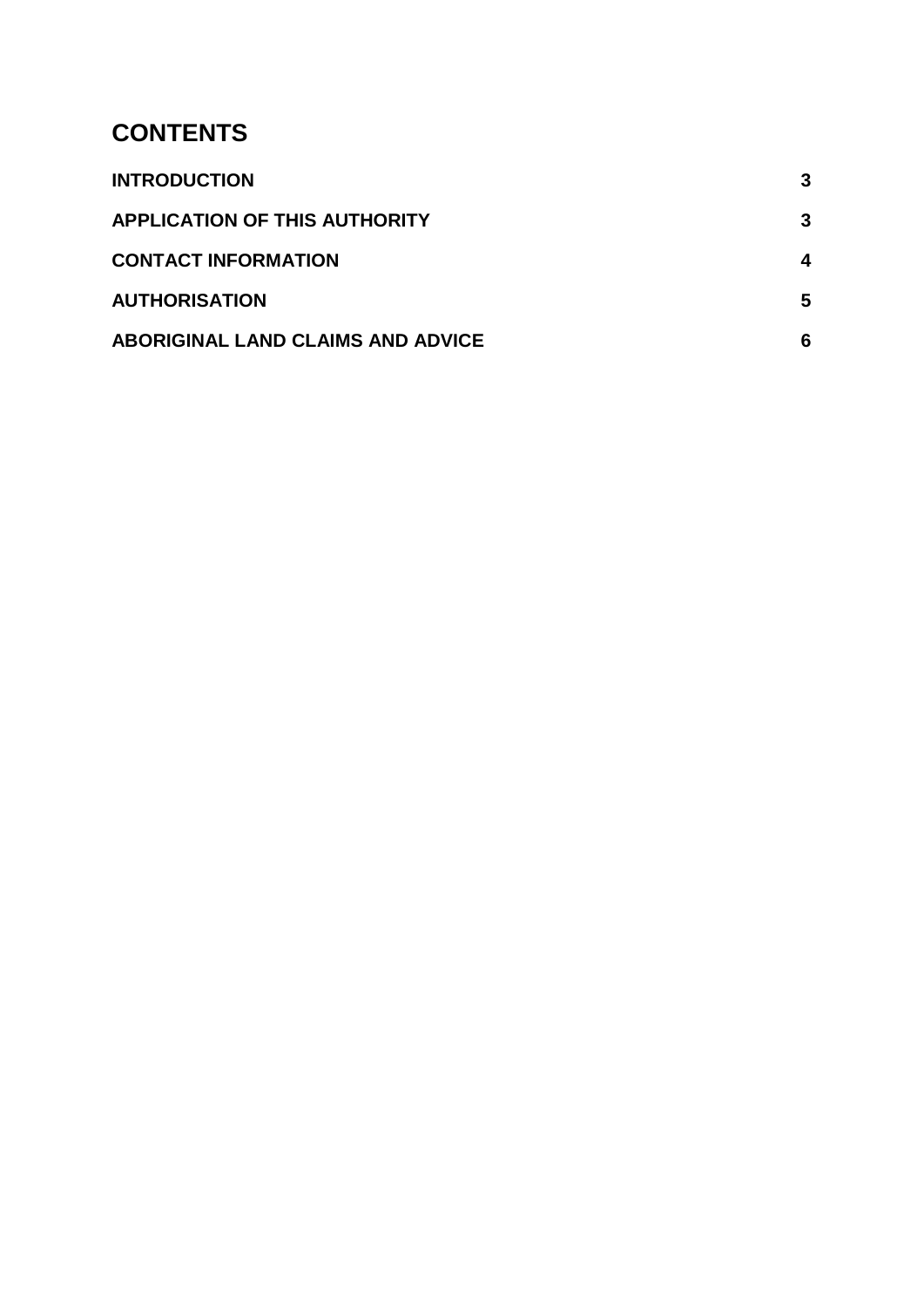## <span id="page-3-0"></span>**INTRODUCTION**

The Aboriginal Land Commissioner (Commissioner) and the National Archives of Australia have developed this records authority to set out the requirements for keeping or destroying records for the core business area of Aboriginal Land Claims & Advice. It represents a significant commitment on behalf of the Commissioner to understand, create and manage the records of its activities.

The Commissioner is a statutory office holder appointed under the *Aboriginal Land Rights (Northern Territory) Act 1976*.

This authority is based on the identification and analysis of the business of the Commissioner. It takes into account the agency's legal and organisational information management requirements, and the interests of stakeholders, the agency and the National Archives.

The authority sets out those records that need to be retained as national archives and specifies the minimum length of time that temporary records need to be kept. This authority gives the Commissioner permission under the *Archives Act 1983*, for the destruction of the temporary records described after the minimum retention period has expired. Retention periods for these temporary records are based on: an assessment of business needs; broader organisational accountability requirements; and community expectations, and are approved by the National Archives on the basis of information provided by the agency.

As changes in circumstances may affect future information management requirements, the periodic review of this authority is recommended. All amendments must be approved by the National Archives.

### <span id="page-3-1"></span>**APPLICATION OF THIS AUTHORITY**

- 1. This authority is to be used to determine how long records must be kept. Records are matched to the relevant core business and records class in the authority.
	- Where the minimum retention period has expired and the records are not needed for the Commissioner's business they should be destroyed as authorised in this authority;
	- Records that have not reached the minimum retention period must be kept until they do; and
	- Records that are identified as 'retain as national archives' are to be transferred to the National Archives for preservation.
- 2. This authority should be used in conjunction with general records authorities such as:
	- Administrative Functions Disposal Authority (AFDA) and/or AFDA Express issued by the National Archives to cover business processes and records common to Australian Government agencies; and
	- General Records Authority (31) Destruction of source or original records after digitisation, conversion or migration (2015).
- 3. The normal administrative practice (NAP) provision of the *Archives Act 1983* gives agencies permission to destroy certain records without formal authorisation. This usually occurs where records are duplicated, facilitative or for short-term use only. NAP does not replace arrangements agreed to in this authority but can be used as a tool to assist in identifying records for destruction together with an agency's records authority or authorities, and with AFDA and AFDA Express. The National Archives recommends that agencies develop and implement a NAP policy. Advice and guidance on destroying records as a normal administrative practice and on how to develop a NAP policy is available from the National Archives' website at [www.naa.gov.au.](http://www.naa.gov.au/)
- 4. Records that are reasonably likely to be needed as evidence in a current or future judicial proceeding or are subject to a request for access under the *Archives Act 1983,* the *Freedom*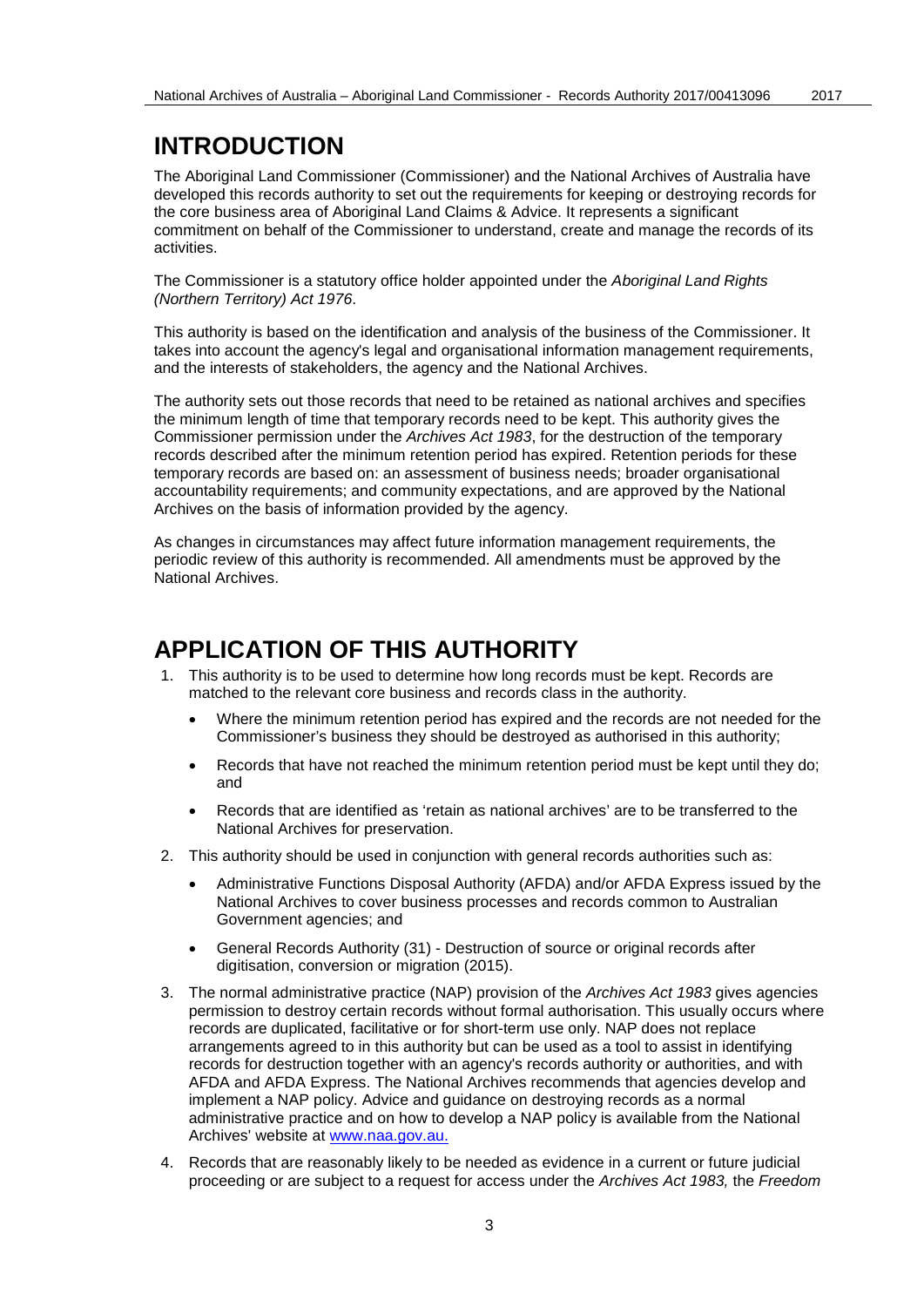*of Information Act 1982* or any other relevant act must not be destroyed until the action has been completed.

- 5. Records subject to a disposal freeze must not be destroyed until the freeze has been lifted. Further information about disposal freezes and whether they affect the application of this authority is available from the National Archives website at [www.naa.gov.au.](http://www.naa.gov.au/)
- 6. Where the method of recording information changes (for example from an analogue system to a digital system, or when information is migrated from one system to a new system) this authority can still be applied, providing the records document the same core business. The information must be accessible for the period of time prescribed in this authority. The Commissioner will need to maintain continuing access to the information, including digital information, for the periods prescribed in this records authority or until the information is transferred into the custody of the National Archives.
- 7. In general, retention requirements indicate a minimum period for retention. The Commissioner may extend minimum retention periods if it considers that there is an administrative need to do so, without further reference to the National Archives. Where the Commissioner believes that its accountability will be substantially compromised because a retention period or periods are not adequate, s/he should contact the National Archives for review of the retention period.
- 8. Records coming within 'retain as national archives' classes in this authority have been determined to be part of the archival resources of the Commonwealth under section 3C of the *Archives Act 1983*. The determination of Commonwealth records as archival resources of the Commonwealth obliges agencies to transfer the records to the National Archives when they cease to be current and, in any event, within 15 years of the records coming into existence, under section 27 of the *Archives Act 1983*.
- 9. Records in the care of agencies should be appropriately stored, managed and preserved. Agencies need to meet this obligation to ensure that the records remain authentic and accessible over time. Under Section 31 of the *Archives Act 1983*, access arrangements are required for records that become available for public access including those records that remain in agency custody.
- 10. Appropriate arrangements should be made with the National Archives when records are to be transferred into custody. The National Archives accepts for transfer only those records designated as national archives. Records created digitally after 1 January 2016 must be transferred in digital formats only.
- 11. Advice on how to use this authority is available from the Office information manager. If there are problems with the application of the authority that cannot be resolved, please contact the National Archives.

## <span id="page-4-0"></span>**CONTACT INFORMATION**

For assistance with this authority or for advice on other information management matters, please contact National Archives' [Agency Service Centre.](http://reftracker.naa.gov.au/reft000.aspx?pmi=jpGkKEm4vT)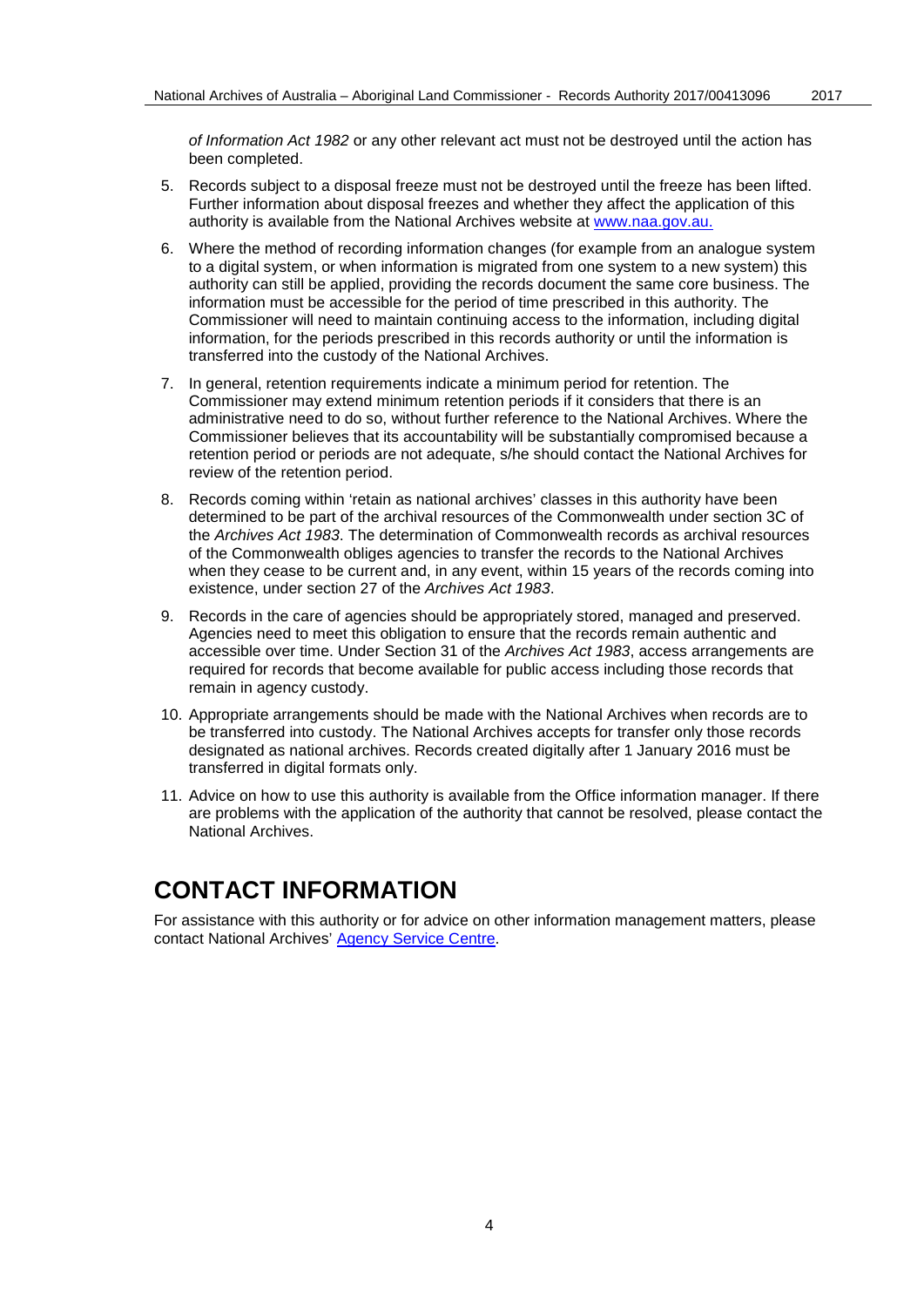## <span id="page-5-0"></span>**AUTHORISATION**

#### **RECORDS AUTHORITY 2017/00413096**

| Person to whom notice of<br>authorisation is given: | The Hon John Mansfield AM QC<br>Aboriginal Land Commissioner<br>Level 5 Jacana House<br>39-41 Woods St<br>Darwin NT 0800 |
|-----------------------------------------------------|--------------------------------------------------------------------------------------------------------------------------|
|                                                     |                                                                                                                          |

| <b>Purpose:</b>     | Authorises arrangements for the disposal of records in accordance<br>with Section 24(2)(b) of the Archives Act 1983.                                                                            |
|---------------------|-------------------------------------------------------------------------------------------------------------------------------------------------------------------------------------------------|
|                     | Determines records classed as 'retain as national archives' in this<br>records authority to be part of the archival resources of the<br>Commonwealth under section 3C of the Archives Act 1983. |
|                     |                                                                                                                                                                                                 |
| <b>Application:</b> | All core business records relating to Aboriginal Land Claims & Advice.                                                                                                                          |

This authority gives permission for the destruction, retention or transfer to the National Archives of Australia of the records described. This authority will apply only with the consent of the agency currently responsible for the business documented in the records described.

Authorising Officer **Contract Contract Contract Contract Contract Contract Contract Contract Contract Contract Contract Contract Contract Contract Contract Contract Contract Contract Contract Contract Contract Contract Con** 

24 November 2017

Teressa Ward Assistant Director- General National Archives of Australia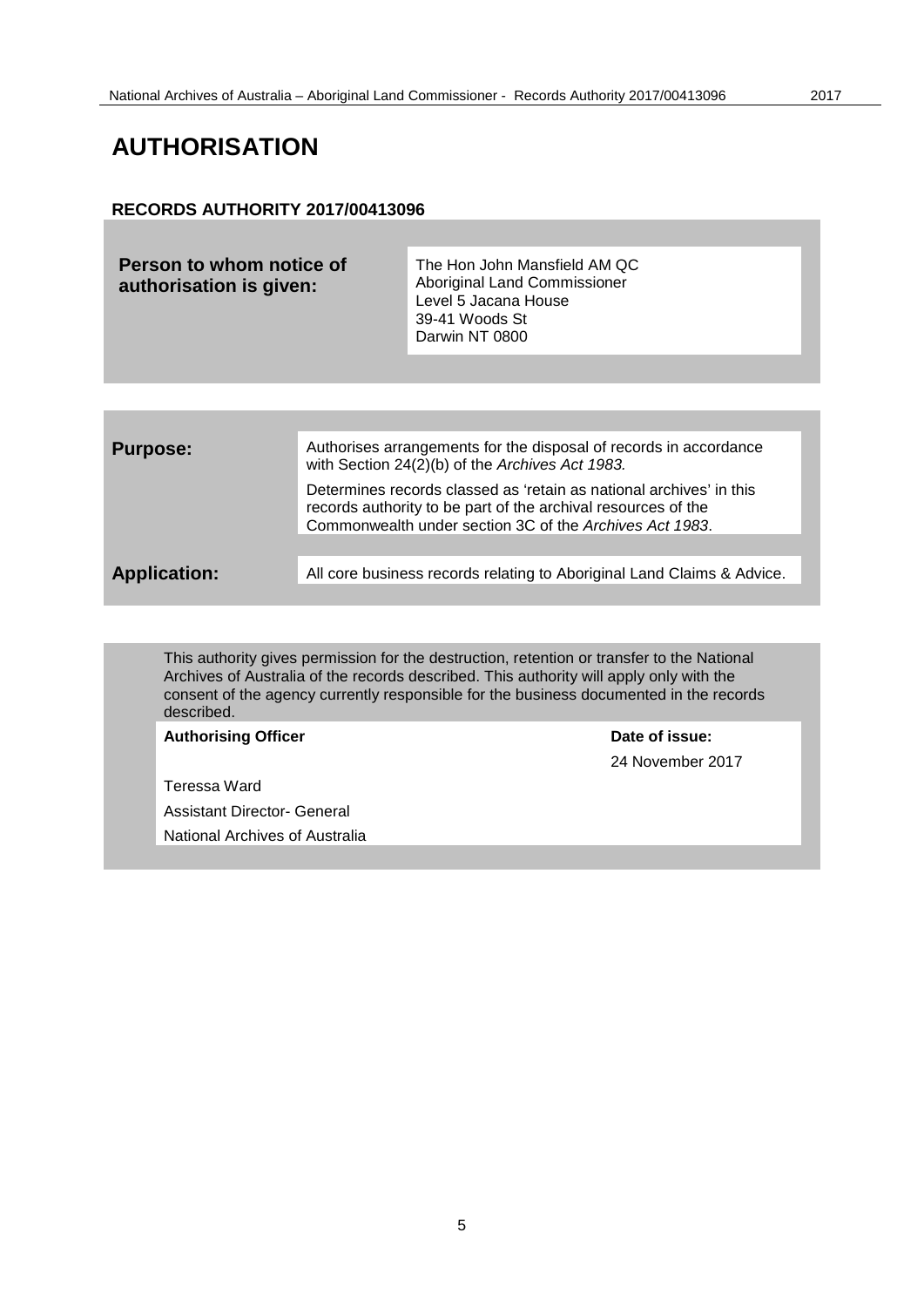## <span id="page-6-0"></span>**ABORIGINAL LAND CLAIMS AND ADVICE**

The core business of the Aboriginal Land Commissioner (Commissioner) is inquiring into traditional Aboriginal land claims in the Northern Territory and reporting on the findings of those inquiries to the Commonwealth Minister (Minister) with portfolio responsibility for the *Aboriginal Land Rights (Northern Territory) Act 1976* (the Land Rights Act). The Commissioner may also provide advice on any other matters relating to the operation of the Land Rights Act, and matters relating to land in the Northern Territory, that are referred by the Minister.

The core activities include the following activities in relation to:

Managing land claims

- receiving applications for, and inquiring into, traditional Aboriginal land claims;
- requesting and receiving submissions and evidence from parties in relation to land claims in the Commissioner's jurisdiction, including submissions and evidence on traditional ownership and issues of detriment;
- notifying parties and the general public of the commencement of inquiries;
- conducting site and country visits;
- conducting hearings in relation to traditional ownership;
- reporting findings of each inquiry to the Minister and the Administrator of the Northern Territory;
- making recommendations to the Minister for the grant of land to Aboriginal traditional owners;
- reviewing land claim applications within the Commissioner's jurisdiction which are not subject to inquiry;
- requesting information and making determinations which result in the final disposal of land claims;
- developing plans, strategies and procedures for managing land claims;
- establishing and managing a register of traditional land claims; and
- making directions in relation to the performance of the Commissioner's functions including in relation to land claims and inquiries, access to information, advertising, inquiries, site visits, travel and restrictions on publication.

Advising the Minister and the Administrator of the Northern Territory

- on referral by the Minister, providing reports and advice to the Minister in connection with any matter relevant to the operation of the Land Rights Act; and
- on referral by the Minister and with the agreement of the Administrator of the Northern Territory, providing reports and advice to the Minister and the Administrator of the Northern Territory in connection with matters relating to land in the Northern Territory.

The performance of the core business is supported by general activities such as:

- managing internal and external meetings;
- organising site and country visits and aerial viewings;
- arranging travel and accommodation;
- attending public and private events such as conferences and land handover ceremonies
- delivering addresses and presentations;
- identifying, assessing and managing risks;
- monitoring, reviewing and reporting on operation of the Office of the Aboriginal Land Commissioner;
- responding to enquiries and complaints from stakeholders and the public;
- preparing the Commissioner's Annual Report.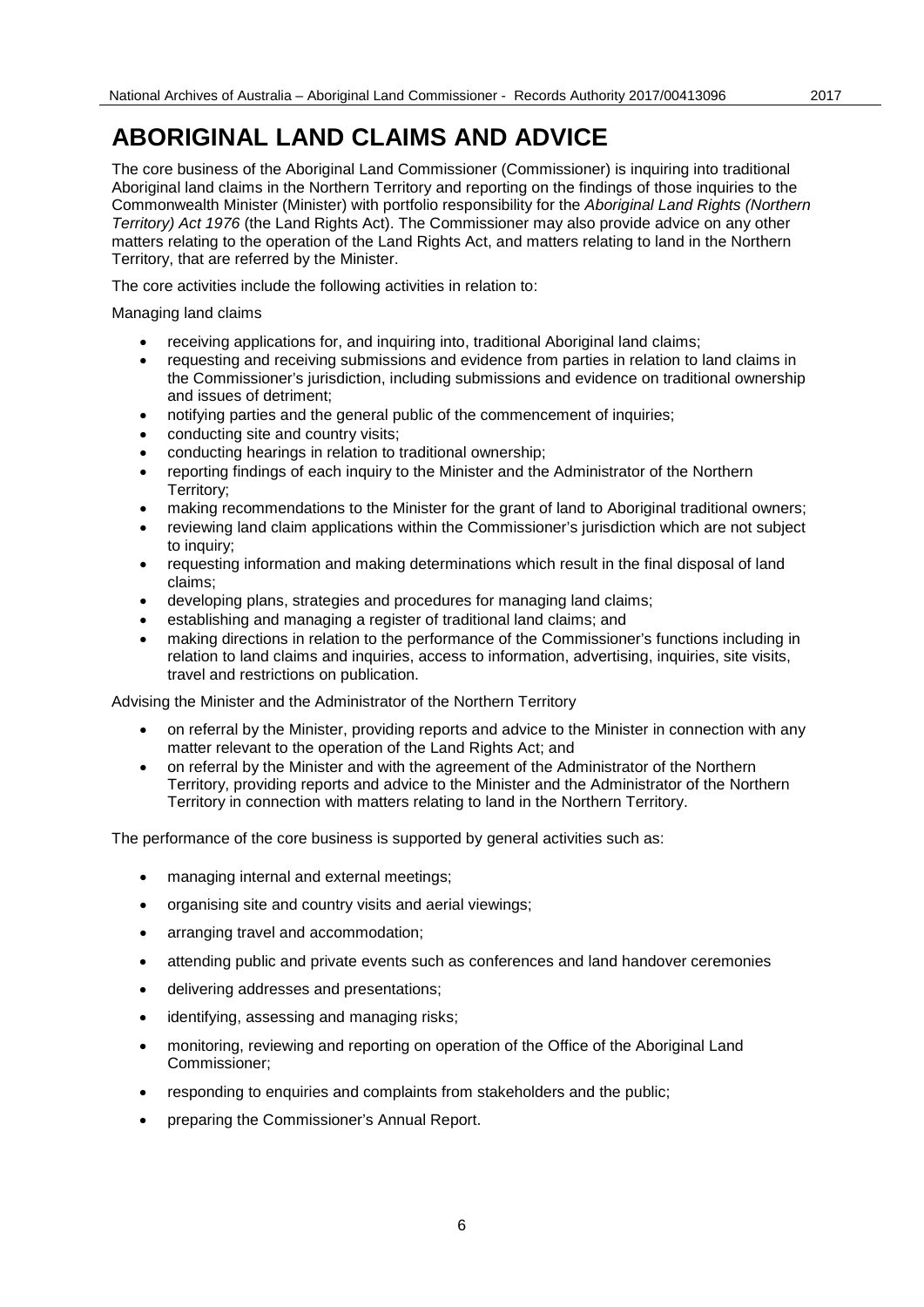*Cross references to AFDA Express Records Authority*

*For managing the relationship between the Commission and the portfolio Department, use GOVERNMENT RELATIONS.*

*For the procurement of services and the engagement of consultants, use PROCUREMENT.*

*For production and publication of the reports on land claims, use PUBLICATION.*

*For requests to access information and for the creation of the agency's records authority, use INFORMATION MANAGEMENT.*

*For policies, procedures, strategies and meetings relating to the management and operation of the office of the Aboriginal Land Commissioner, use STRATEGIC MANAGEMENT.*

*For managing and reporting on the finances of the Office, use FINANCIAL MANAGEMENT.*

*For the management of personnel employed under the Public Service Act 1999, use PERSONNEL.*

*For social media engagement, use COMMUNITY RELATIONS.*

*Cross references to other records authorities*

*For the appointment, establishing, managing and winding up of the Office of the Aboriginal Land Commissioner, use GRA 34 ESTABLISHING AND WINDING UP ENTITIES AND COMPANIES.*

| <b>Class no</b> | <b>Description of records</b>                                                                                                                                                                                                                                                                                                                                                                                                                                                                                                                                                                                                                                                                                                                                                                                                                                                                                                                                                                                                                                                                                                                                                                                                                                                                                                                                                                                                                                                                                                                                                                                                                                                                                                                                                                                                                                                                                             | <b>Disposal</b><br>action         |
|-----------------|---------------------------------------------------------------------------------------------------------------------------------------------------------------------------------------------------------------------------------------------------------------------------------------------------------------------------------------------------------------------------------------------------------------------------------------------------------------------------------------------------------------------------------------------------------------------------------------------------------------------------------------------------------------------------------------------------------------------------------------------------------------------------------------------------------------------------------------------------------------------------------------------------------------------------------------------------------------------------------------------------------------------------------------------------------------------------------------------------------------------------------------------------------------------------------------------------------------------------------------------------------------------------------------------------------------------------------------------------------------------------------------------------------------------------------------------------------------------------------------------------------------------------------------------------------------------------------------------------------------------------------------------------------------------------------------------------------------------------------------------------------------------------------------------------------------------------------------------------------------------------------------------------------------------------|-----------------------------------|
| 62406           | Significant records documenting:<br>land claim applications under the Land Rights Act;<br>documents required to commence a land claim inquiry including<br>anthropology reports, genealogies, site/dreaming maps and site registers,<br>lists of claimants and their personal particulars;<br>public notices in relation to land claim inquiries;<br>written and oral evidence and submissions produced for land claim<br>inquiries, for example transcripts, maps, reports, witness statements and<br>audio recordings, including records relating to traditional ownership and<br>detriment issues. Also includes records relating to site and country visits,<br>aerial viewings and on-country hearings of land claim inquiries;<br>correspondence between the Commissioner and the Commissioner's<br>staff and parties relating to land claims and inquiries;<br>determinations made by the Commissioner under the Land Rights<br>Act, including in relation to the final disposal of land;<br>directions made by the Commissioner relating to the performance of<br>$\bullet$<br>the Commissioner's functions under the Land Rights Act;<br>correspondence between the Commissioner and the Minister in<br>relation to the Commissioner's functions under the Land Rights Act;<br>advice and reports prepared for the Minister on matters relating to<br>the operation of the Land Rights Act. Includes referral from the Minister,<br>final versions, major drafts, results of stakeholder consultation and<br>supporting research;<br>advice prepared for the Minister and the Administrator for the<br>Northern Territory on matters relating to land in the Northern Territory,<br>including referral from the Minister, final versions, major drafts, results of<br>stakeholder consultation and supporting research;<br>formal reports on the Commissioner's core functions and supporting<br>working papers; | Retain as<br>national<br>archives |